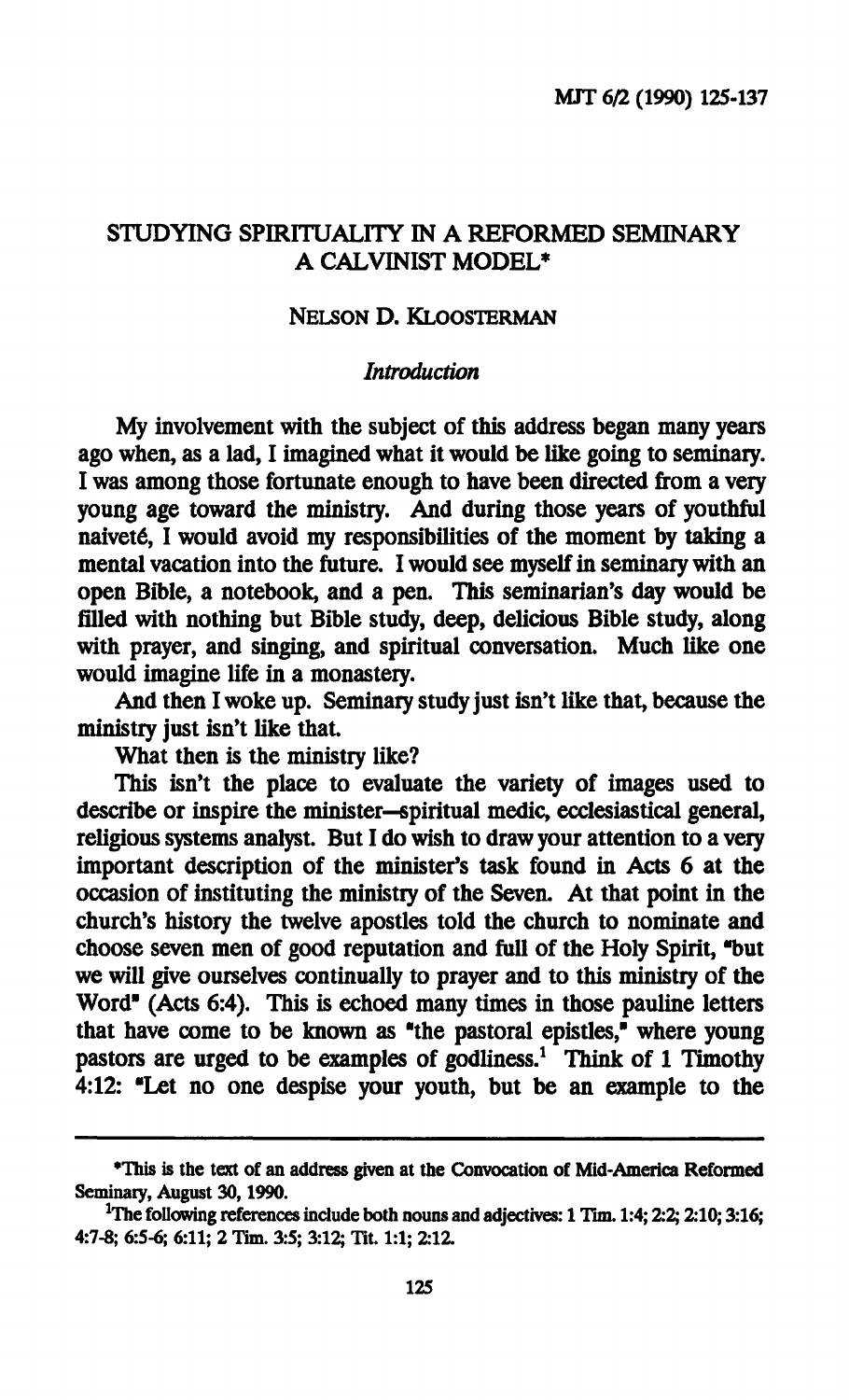**believers in word, in conduct, in love, in spirit, in faith, in purity." Fourteen times in these three letters, Timothy and Titus are exhorted to godliness.** 

**It is my thesis that because the pursuit of godliness, or what I'm calling "spirituality," is among the most characteristic biblical exhortations to pastors, men in training for the ministry need to reflect theologically on the meaning of spirituality, on the practices that induce spirituality, on the motives undergirding spirituality.** 

**I wish to develop this thesis in the following way. First, we must clarify what we mean by the term "spirituality." Second, it's useful to set forth some reasons for studying spirituality in seminary. The most demanding part of defending our thesis involves, third, defending the place within the theological encyclopedia where spirituality can best be studied in seminary. Fourth, we conclude with some observations about the structure of Christian spirituality for God's people called to live in exile.** 

#### **1.** *What is "Spirituality"!*

**In order to avoid stalling at this point in our ascent and to keep gaining altitude, permit me simply to state that the study of "spirituality" refers to what some have called "mystical theology" and "ascetical theology." By "spirituality" some mean "the Christian life," what still others have termed "devotion," "piety" or "faith experience."<sup>2</sup>**

**Existing definitions of spirituality may be placed into two classes; there are two typologies, corresponding to traditional theological orientations. The first is mystical spirituality, and belongs to the Roman Catholic and Eastern Orthodox traditions. The second might be termed forensic or evangelical spirituality, and is championed by Protestant theology.<sup>3</sup>**

**The traditional Roman Catholic approach toward spirituality is expressed well by a Catholic theologian of the Oblate Order who has** 

**<sup>2</sup>Explanations of these terms or phrases will be found in the preface of** *The Westminster Dictionary of Christian Spirituality,* **edited by Gordon S. Wakefield (Philadelphia: Westminster Press, 1983), in** *The Spirituality of John Calvin,* **Lucien Joseph Richard (Atlanta: John Knox Press, 1974); in** *The Crisis of Piety: Essays towards a Theology of the Christian Life,* **by Donald G. Bloesch (Grand Rapids: Eerdmans, 1968), esp. 95ff.; see also**  *Christian Spirituality: Origins to the Twelfth Century,* **ed. by Bernard McGinn and John Meyendorff (New York: Crossroad, 1987), xv-xvi; and** *The Desert and the City: An Interpretation of the History of Christian Spirituality,* **by Thomas M. Gannon and George W. Traub (Chicago: Loyola University Press, 1969), 9-10.** 

**For these classifications, see Bloesch,** *The Crisis of Piety,* **95ff.**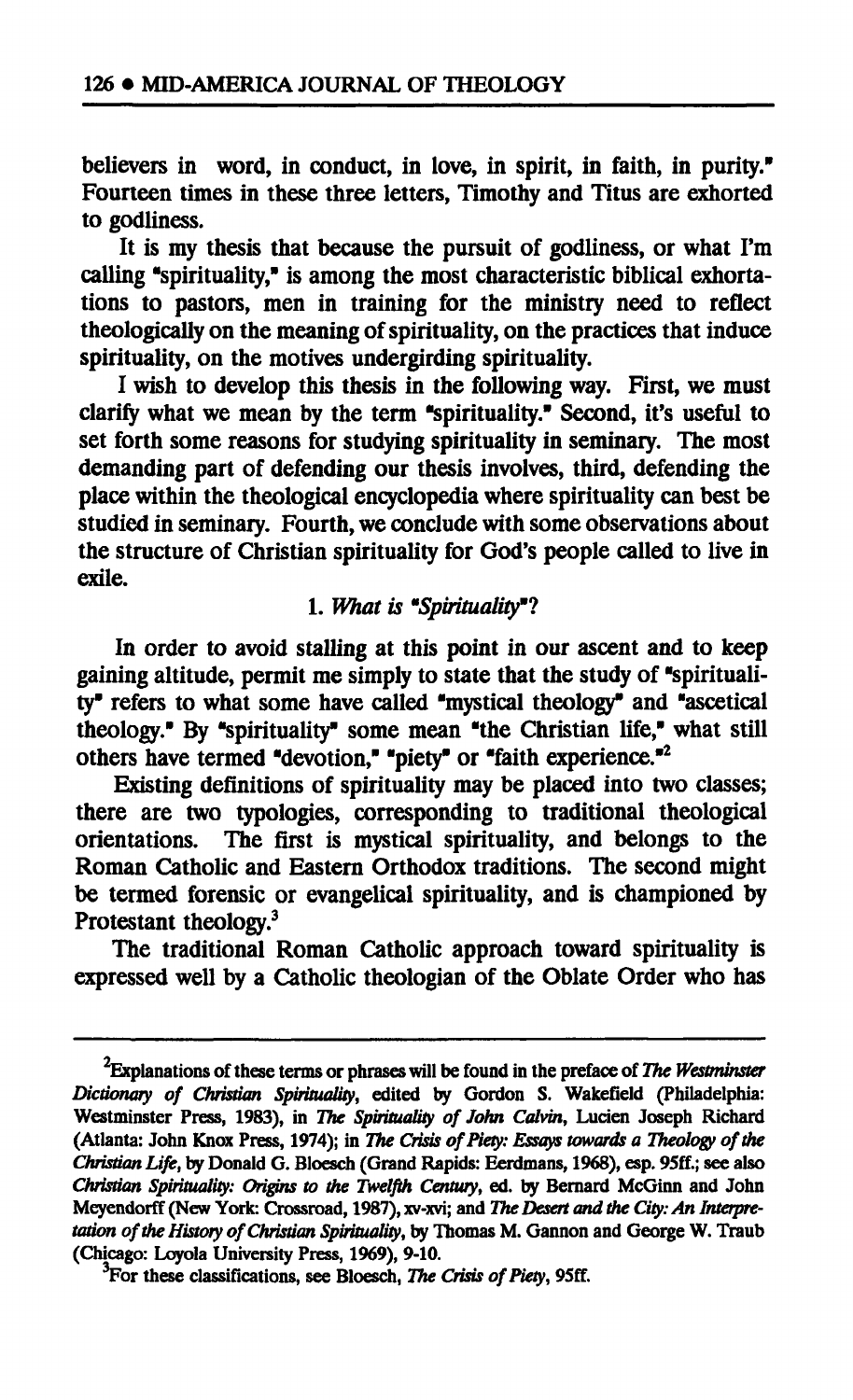**written a remarkable study entitled** *The Spirituality of John Calvin.*  Listen to three different ways in which he describes spirituality **(remember, this is a Catholic theologian's description): "By spirituality I mean the personal assimilation of the salvific mission of Christ by**  each Christian and this in the framework of new and ever evolving **forms of Christian conduct. Spirituality means the forms that holiness takes in the concrete life of the believer. The concept of spirituality implies that there is the possibility of progress in holiness, that there is a need of working toward perfection, and that there are certain means and ways of attaining such a perfection."<sup>4</sup> This we might call a**  *teleological* **view of spirituality, since it conceives of spirituality as the way** *to* **holiness and union with God.<sup>5</sup>**

**By contrast, the traditional Protestant approach views spirituality as arising from forensic justification and imputed righteousness. Holiness is not simply the** *goal* **but primarily the** *ground* **or** *soil* **of true Christian spirituality.<sup>6</sup>**

**Common to them both is the notion that the Christian life is a pilgrimage. This is the pilgrimage spoken of in many of our favorite hymns: "Lead On, O King Eternal," "Jesus, Savior, Pilot Me," "He Leadeth Me," and others. Since the Christian life is a pilgrimage, it has a goal, it consists of a journey, and requires certain practices to complete the journey. If mystical spirituality places more emphasis on the sacraments, especially the Eucharist, as means of grace for the journey, forensic spirituality tends to emphasize the Word, its preaching, reading and study.** 

**Permit me to try out a simple definition of Christian spirituality. What we have in view are** *those practices designed to cultivate holiness through awareness of and commitment to God, His Word and His people.* 

**By focusing on "practices" as the subject of spirituality, I don't intend to fall into the trap of playing off theory against practice or**  principle against performance. Nor do I wish to emphasize "doing" **over "being," an intellectual sickness prevalent throughout contemporary theology. The** *holiness* **which piety seeks to cultivate includes both "being" and "doing," virtue as well as principle. Holiness is a** 

**<sup>4</sup> Julien Joseph Richard,** *The Spirituality of John Calvin,* **1.** 

**<sup>5</sup>Gannon,** *The Desert and the City,* **9; preface to** *The Westminster Dictionary of Christian Spirituality.* 

**bloesch,** *The Crisis of Piety,* **121.**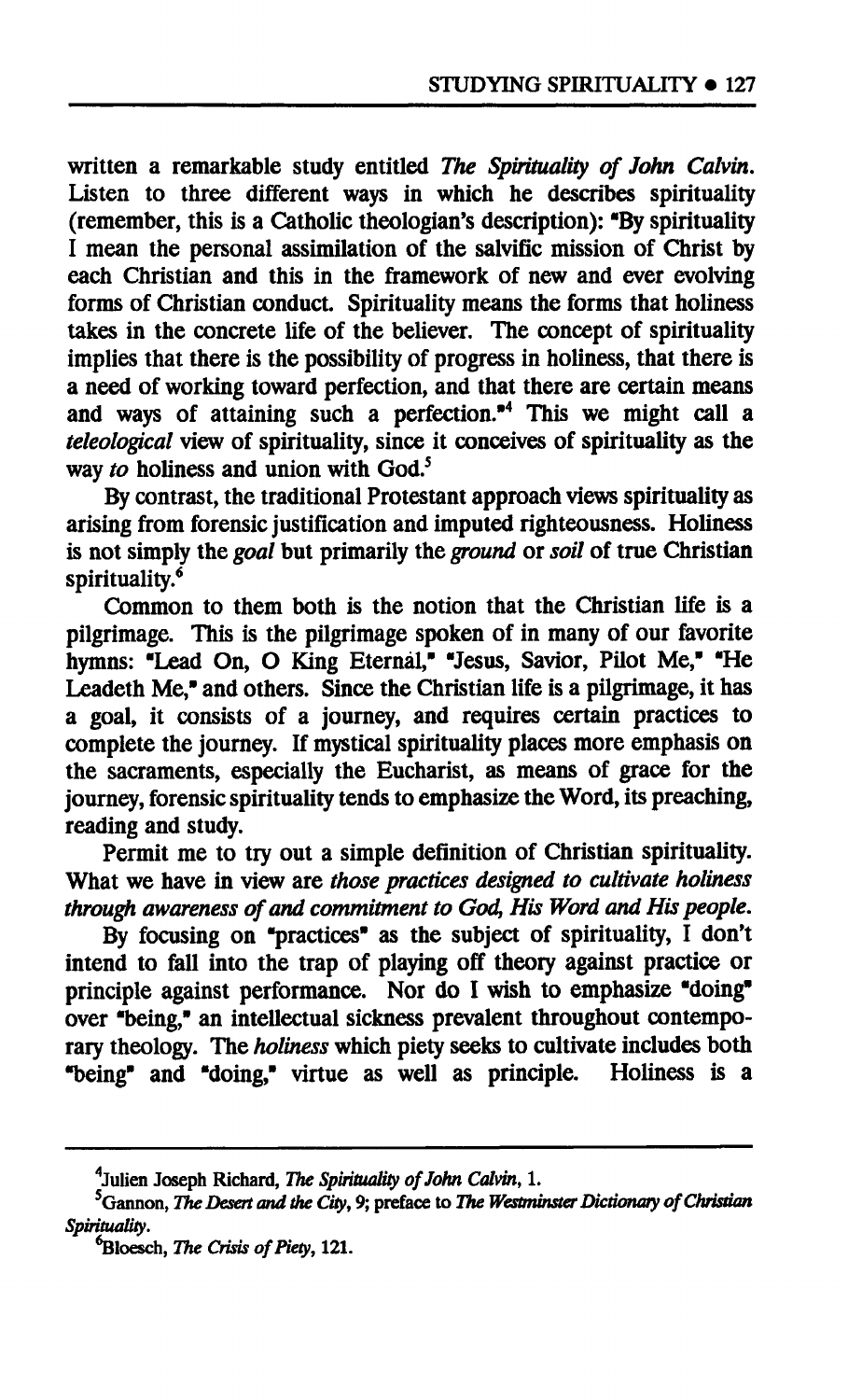**received status as well as intended destination, both of which require certain activities either to express or to attain holiness.** 

**What are these practices? Though we cannot catalog them all here, we can mention several important activities designed to cultivate holiness. Preeminent among the practices of** *Christian* **spirituality (there are other kinds!) is that of prayer. In addition, we must include meditation, private and family worship, fasting, Sabbath-observance, hymnody, and self-examination. All of these are practices designed to cultivate holiness through awareness of and commitment to God, His Word and His people.** 

**The main verb identifying the central function of piety is "cultivate." It brings to mind immediately a garden,** *the* **garden, where man and woman were mandated to cultivate all of creation as God's**  Cultivation is our created purpose here on **earth—cultivation not just of soil and natural forces and technological powers, but also of spiritual powers and forces latent within man by virtue of creation and restored at redemption. Significantly, the calling to cultivate holiness is a supralapsarian (a prefall) summons!** 

**In this connection, I must pause to clarify something about biblical holiness. It has to do with this matter of dualisms and dualities within created reality.** 

**Some agents working on behalf of Reformational philosophy seem intent on spying out, hunting down, and exterminating every dualism that ever lived. They train their sights on the body/soul dualism. They aim their verbal artillery at the dichotomy between sacred and secular.** 

**But as much as we might wish to define reality in wholistic, unitive categories, wholism always threatens to become monism. Moreover, inescapable reality by contrast presents us with many dualities: God and man, creation and redemption, body and spirit, inward and outward experience, flesh and Spirit, male and female, time and eternity, the Sabbath and the other six days. True, the church has faced—even occasionally succumbed to—the choice between the "spiritual" and the material, the sacred and the secular, time and eternity, body and soul. And Reformational philosophers have been decrying that for decades.** 

**But I would argue that** *holiness,* **if it is to signify anything, must presuppose certain inescapable dualities. Holiness meant first of all**  *differentiation,* **not separation.** 

**Think of God's holiness, for example, which refers, as J. Heyns puts it, "to His inviolable majesty and His infinite exaltedness over every-**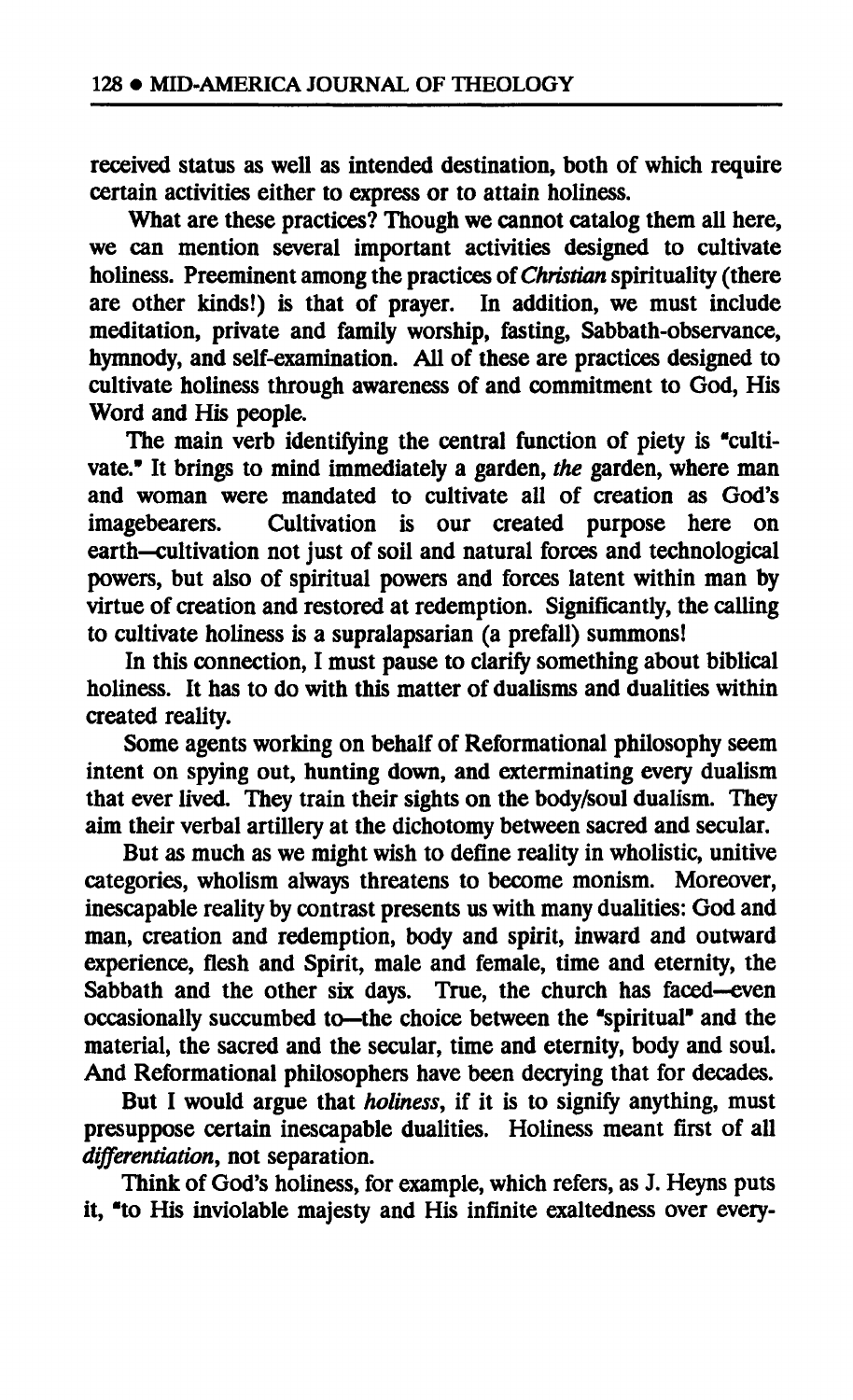**thing creaturely and His radical withdrawal from every form of sinfulness Every aspect of God's** *otherness* **is expressed by His holiness."<sup>7</sup>**

**This holiness of God possesses also an eschatological character, since by means of His punishment of sin and redemption of a holy people God designed to reach His goal for creation. And of this eschatological dimension of holiness the Sabbath is an eternal, but especially creational, sign, showing that though the Lord was finished with His creating work, He was by no means finished with His creation.<sup>8</sup>**

**God's holiness is the source of His command that man cultivate and exercise dominion. The cultural mandate was nothing else than the call to respect and employ man's inherent differentness, from God, from animals, from the rest of creation, in service to God's glory and creation's unfolding. This call to holiness was first issued before man fell into sin, to holy imagebearers,** *as the cultural mandate.* 

**Man is not God, males are not females, time is not eternal, bodies are not spirits, and so forth. These and many other dualities exist by virtue of creation, and are perverted by sin. Biblical spirituality wrestles, then, with the integration of many of these dualities—between flesh and spirit, body and soul,** *ora et labora,* **and so many more. The study of spirituality examines the principles and practices of such integration. But integration never erases differentiation! The solution to dualism is not monism, or erasing the distinctions built into creation, distinctions between days, people, times, activities, and so forth.** 

**One of the most helpful paradigms for this integration comes to us in the Reformation's emphasis on** *vocatio.* **Because the Christian's calling lies in the world, because that calling makes all of life** *vocation*  **before God without** *vacation* **from His will, eating Fritos is just as much a spiritual matter as having family devotions. The study of spirituality will focus, however, not on the techniques of Frito-eating, but on the integration between Frito-eating and family prayers.** *Vocatio* **means that all of creation's differentiations are enjoyed and employed under the continually norming Word of the Lord.** 

**Here we have found the first benefit, the first fruit, of studying spirituality in a** *Reformed* **seminary: holiness and spirituality are viewed,** 

**J.A. Heyns,** *Dogmatiek* **(Pretoria: N.G. Kerkboekhandel Transvaal, 1981), 71; emphasis added. A more extensive discussion of God's holiness is found in H. Bavinck,**  *Gereformeerde Dogmatiek,* **vol. 2 (Kampen: J.H. Kok, 1928), 184-189.** 

**Compare J. Kamphuis,** *Aantekeningen bij JA. Heyns' Dogmatiek* **(Kampen: Van den Berg, 1982), 30.**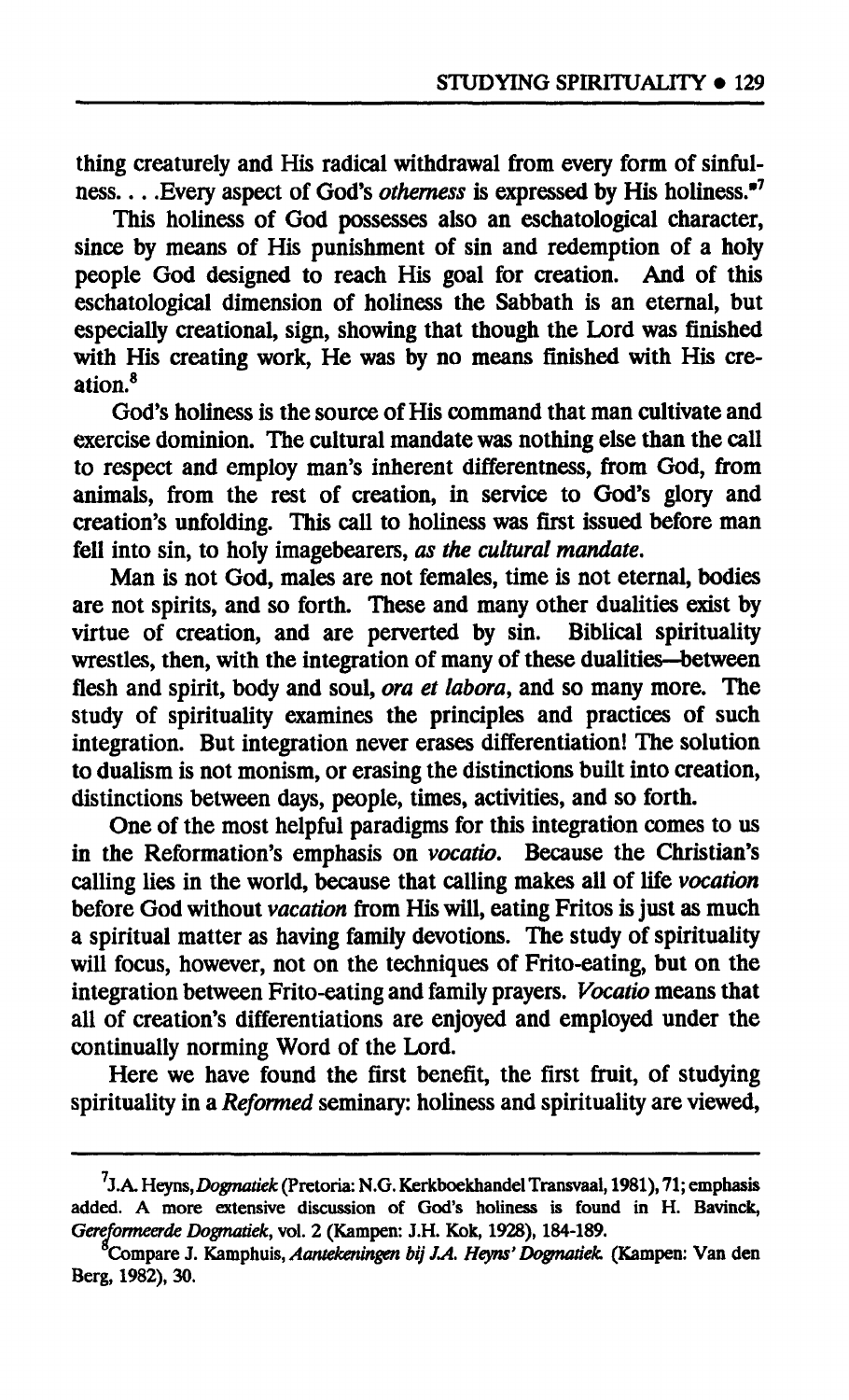**not first of all in terms of sin and avoiding sin, but first of all in terms of creation and the cultivation to which man was originally called in the garden. Piety is man's created vocation.** 

**Therefore, we cannot subscribe wholly to either of the two typologies identified earlier. Because it emphasizes creation as the beginning of man's holiness and the garden mandate as his first summons to holiness, Christian spirituality respects creation, loves life in the creation, and needs the dialog among dualities in order to develop properly.** *Cultivating* **holiness is more than merely** *expressing* **or**  *demonstrating* **holiness; cultivation is characterized by eschatological progress, by yearning for the development whose promise was embedded already in creation. By contrast, both the traditional Catholic mystical (or teleological) view of piety and the Protestant evangelical (or forensic) view have seemed to regard the call to holiness as occasioned first of all by sin rather than by creation, and therefore have tended to permit Christian spirituality to be either only inner-directed or only future-directed, ignoring and even denying life-in-creational-relationships.** 

**Christian spirituality, once again, refers to** *those practices designed to cultivate holiness through awareness of and commitment to God, His Word and His people.<sup>9</sup>*  **This awareness and commitment is both personal and corporate. And so are the practices designed to cultivate them. We may not play off individual Christian experience against** 

<sup>&</sup>lt;sup>9</sup> Consider the following descriptive definitions of piety or spirituality found in these **excellent sources:** 

**<sup>&</sup>quot;. .** *Jthat which unifies the specific acts and attitudes of the Christian life. A person's piety is a pattern of being and doing that arises out of a specific interpretation of the gospel" (Requiem for a Lost Piety: The Contemporary Search for the Christian Life,* **Edward Farley [Philadelphia: Westminster Press, 1966], 17);** 

**<sup>&</sup>quot;. .** *.Christian spirituality is living a human life in this world in union with God" (A Practical Theology of Spirituality,* **Lawrence O. Richards [Grand Rapids: Zondervan, 1987], 50);** 

**<sup>&</sup>quot;Christian spirituality is the lived experience of Christian belief in both its general**  and more specialized forms. . . . It is possible to distinguish spirituality from doctrine in that **it concentrates not on faith itself, but on the reaction that faith arouses in religious consciousness and practice. It can likewise be distinguished from Christian ethics in that it treats not all human actions in their relation to God, but those acts in which the relation to God is immediate and explicit"** *(McGinn, Christian Spirituality,* **xv-xvi);** 

**<sup>&</sup>quot;In the final analysis, therefore, spirituality consists in the style of a person's response to the grace of Christ before the challenge of everyday life in a given historical and cultural**  environment" (Gannon, *The Desert and the City*, 10).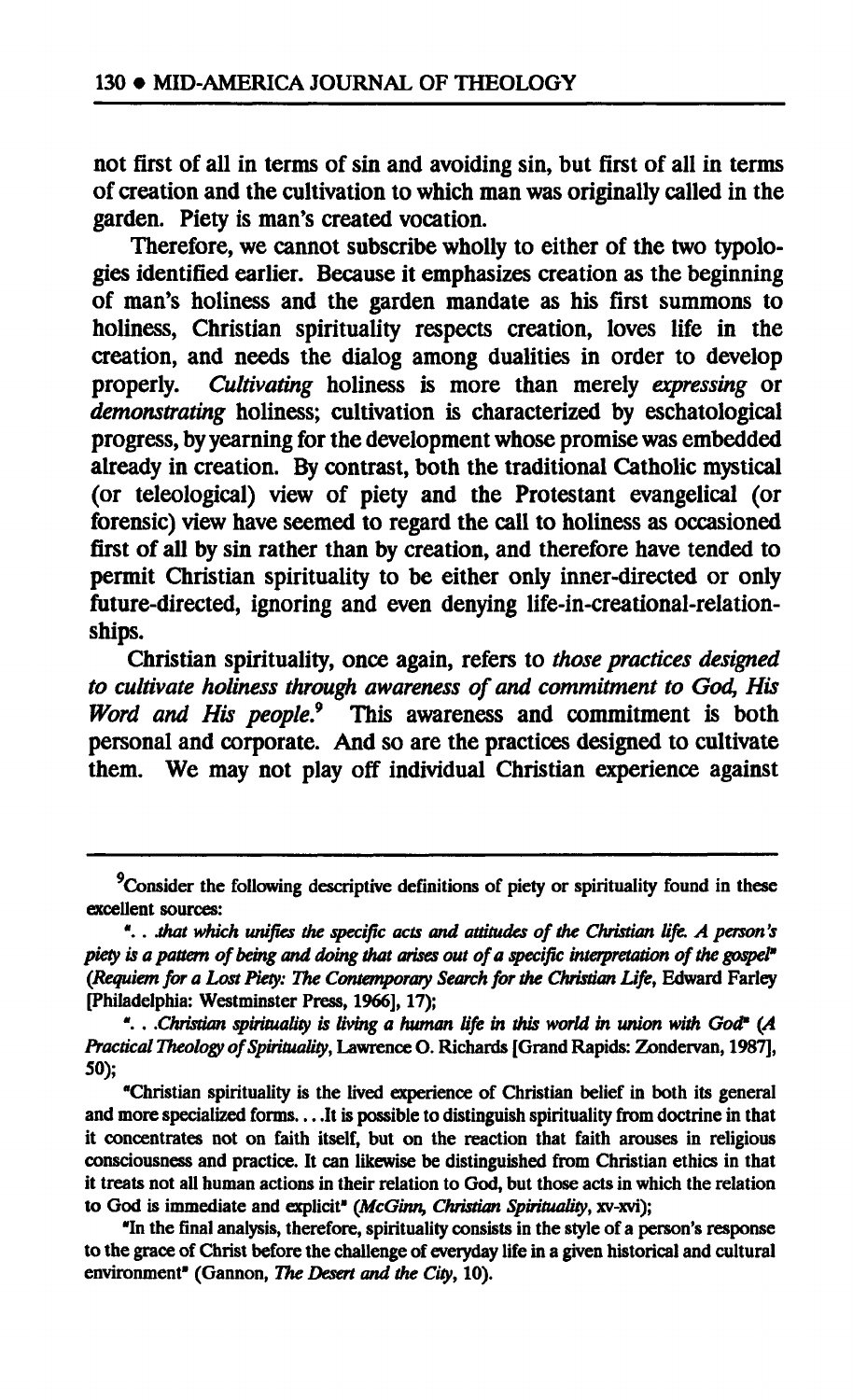**corporate holiness. But neither may we substitute collective piety for personal holiness.** 

**If holiness is the goal, awareness of and commitment to God, Scripture and the church is the path toward that goal. More, much more, needs to be said about the** *trinitarian focus* **of Christian piety, about** *the Scripturalty dispensational character* **of Christian spirituality, and about the** *ecclesiological context* **of biblical piety. For studying spirituality in a** *Reformed* **seminary, Heidelberg Catechism, Lord's Days 8, 21, 33, 45-52, along with Belgic Confession, Articles II-VII, XXIV-XXV, are crucial starting points, teaching about the Trinity, the church, the attributes of Scripture and the abolishing of the ceremonial law, about sanctification and good works, about prayer.** 

# **2.** *Why Study \*Spirìtualitymtì*

**For what reasons should men in training for the ministry of the Word spend time reflecting on those principles and practices of an integrated holiness, of a trinitarian-energized, heart-directed walk with God? Why must seminarians study spirituality?** 

**Among the (con)temporary reasons, there is a cluster of negative motives, all of which may be gathered under the theme, "The Disintegration of Evangelicalism." North American evangelicalism has contracted theological A.I.D.S, and has been infected by liberationism, pentecostalism, church growth, contextualism, Scripture criticism, and a host of other viruses.** 

**This demise is evident in evangelicalism's faulty views of (1) Scripture, (2) the church, (3) Christian experience, and (4) contempo**rary culture. And each of these has a bearing on the matter of **Christian spirituality.** 

**It always begins with the view of Scripture. Years ago Francis Schaeffer called the question of Scripture's authority and infallibility the watershed for North American evangelicalism. Today we are past that watershed. Although you will hear advertisements and endorsements to the contrary, North American evangelicalism has by and large failed to integrate faith and learning, Scripture and science, falling prey instead to a modified neo-orthodox view of Scripture which has made peace with the historical-critical method of Bible interpretation. Contemporary theology cannot give any clear indication about how the Bible is to function as the source of knowledge of God's will. In a certain sense, we might say that Christian piety is being destroyed by so-called Christian theology!**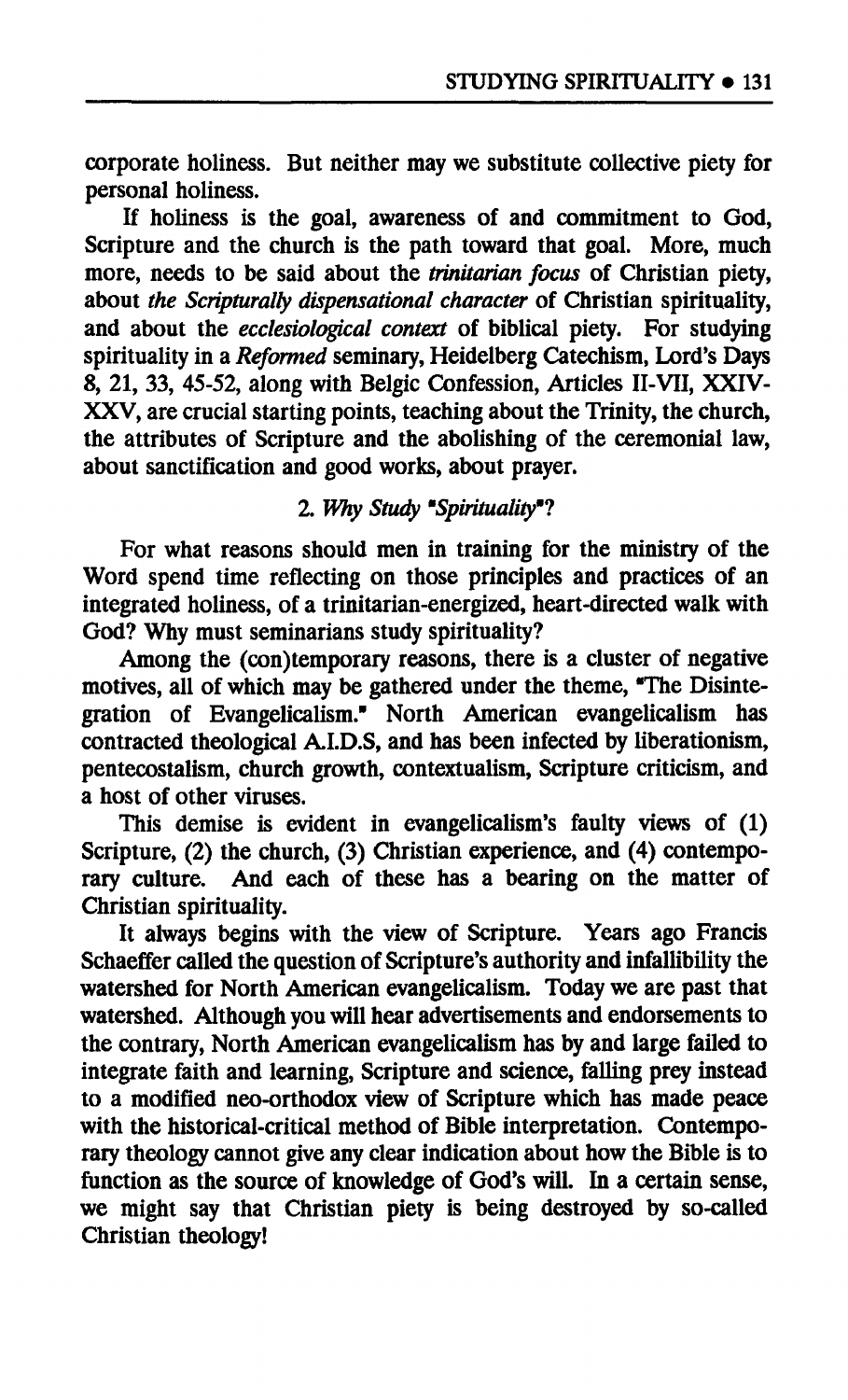**The second area of deficiency is closely related to the first: a defective view of Scripture always yields an inadequate view of the church. Evangelicalism has rarely championed the confessional nature of the church; the necessity of the God-ordained means of grace and of the Christ-authorized offices; and the indispensability of preaching to regeneration. The church is viewed instead as the voluntary association of people who claim to have had a similar religious experience. The norms for church life and worship are born of pure religious pragmatism: if a given practice makes people feel good inside and the church grows in numbers, it must be right. In this mosquito-infested swamp of experience-centered religion, spirituality becomes sickeningly individualized and self-justified. Students in a** *Reformed* **seminary need to study spirituality because they intend to serve** *the church,* **God's nursery of spirituality.** 

**Third, experience-centered religion, which is in fact a characteristic of every pagan religion, finds clearest expression in self-willed and selfdirected worship. The goal of much modern evangelical worship has shifted from worshiping God to experiencing a worshipful feeling. The difference between these two is as great as the difference between Christianity and paganism. In experience-centered religion, the self becomes the center of religion.** 

**But the tragedy of it all comes home with sickening force when we witness so many contemporary evangelicals being seduced by the notion of continuing revelation mediated through experience, either individual or collective. This too is a kind of spirituality; it claims the leading of the Holy Spirit for actions clearly and admittedly contrary to the Spirit's inscripturated testimony.** 

**Here is where so many tributaries flow together: classic liberals**  whose final court of appeal is the experience of reason, traditional and **contemporary Catholics with Scripture-plus-tradition, and evangelicals baptizing their religious feelings as the Spirit's leading, are meeting each other at this junction. Their theologies intersect at this point. If Scripture is not clear, or infallible, or sufficient, appeal must be made to some other authority. If that authority is not God, it must be man. Today that authority is** *experience,* **whether past or present. So seminarians need to reflect carefully about the role and authority of Christian experience in relation to normative truth within the canonical community.** 

**A fourth negative reason for studying spirituality in seminary has to do with our relation to contemporary culture. Present-day evangelical theology is dangerously close to becoming politicized, with the**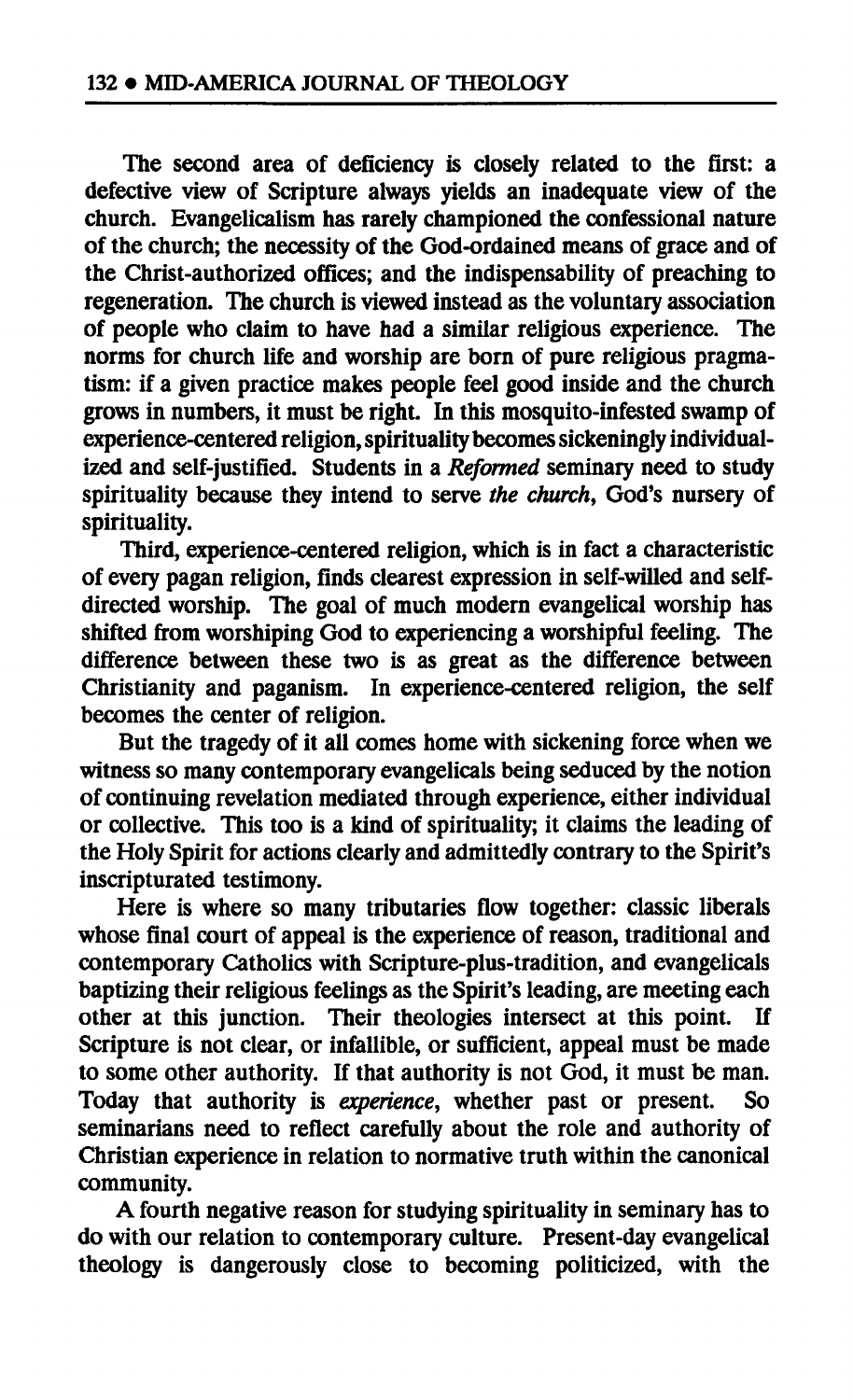**accompanying likelihood of exercising cultural-political tyranny over the church. Churches and their assemblies of whatever theological stripe are making pronouncements about all kinds of social, political and cultural issues. The incompetence of church assemblies in dealing relevantly with these matters is made worse by the reality that attention to the church's proper calling is being displaced. What is the church vocation? Keeping alive the sense of the transcendant, pointing people to other-worldly powers and realities, preaching the gospel (even to secular man) for conversion (especially of secular man) by faith in Christ and repentance from sins. It's not that evangelicals have quit calling for conversion; rather, the kind of conversion called for seems to permit cultural obedience severed from personal godliness. Sin is often defined horizontally, in social and economic categories, without attention to the more basic alienation between man and God. Moreover, as evangelicalism today is held captive to the ideology of cultural transformationalism, instead of "Christ transforming culture," a tragic substitution has occurred whereby** *Christians* **are now the transformers of culture, as they buy and sell with coinage minted by common grace counterfeiters.** 

**But there are** *positive* **reasons for studying spirituality as well. I would like to identify three.** 

**The first is that in response to biblical preaching, the serious pursuit of godliness and holiness among believers is the only path to revival in the church. In his book,** *Dynamics of Spiritual Life: An Evangelical Theology of Renewal,* **Richard Lovelace explains that "under the Old Covenant the cyclical pattern of apostasy and spiritual renewal is one of the most obvious characteristics of the people of God."<sup>10</sup> The book of Judges, for example, presents a repeated cycle of apostasy and renewal, as national apostasy is punished with national affliction, which is followed by repentance and prayer, answered by the raising up of new leadership and restoration to divine favor. Another dimension of this cycle is portrayed by the book of Revelation, involving the warfare, with all its advances and retreats, between the powers of darkness and the power of light.** 

**Evidence of the church's spiritual renewal is to be found in her practice of prayer. Unfortunately, in much of the church's life in the twentieth century, the place of prayer has become limited, almost vestigial. Horizontal communication in the church (in planning, arguing** 

Lovelace, *Dynamics,* 61.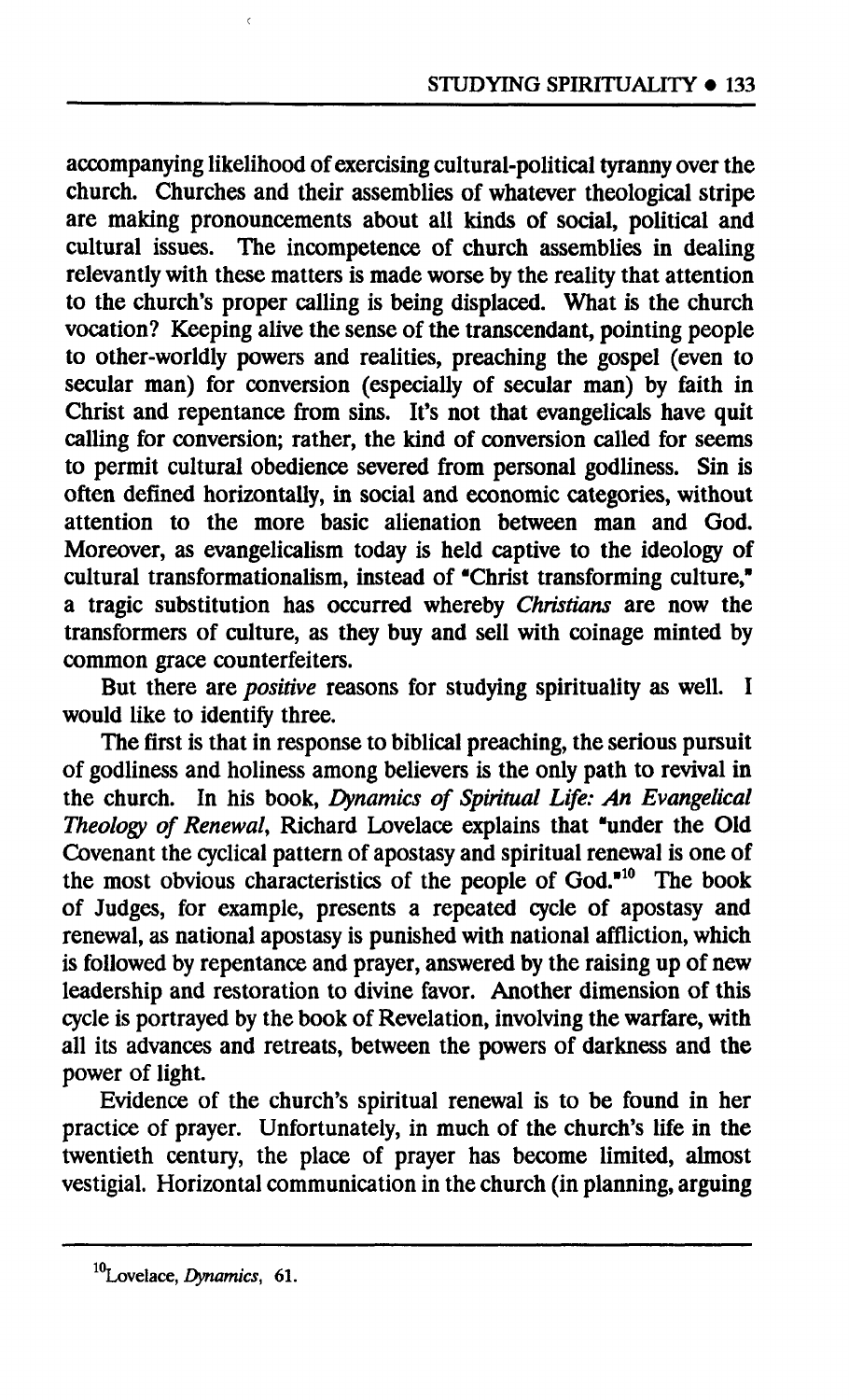**and expounding) is disproportionately greater than vertical (in worship,**  thanksgiving, confession and intercession). **assembly meetings are begun and ended with either formulary or political prayers, which have become more ritual obligations than genuine expressions of dependence on God and His Word. As Lovelace puts it, "It is hard to avoid the conclusion that much of the absence of prayer in the church is due to a virtual allergy induced by uncomfortable experience with imperfect forms of prayer." To this he adds the insightful observation that "prayer in a context where all the primary elements of renewal are not functioning can be pathological and deadening."<sup>11</sup>**

**If the first reason is the church's internal renewal, the second reason for studying spirituality is the church's external witness. This apologetic motive is occasion by the revival in our day of interest in religious exercise. The attraction of eastern religions, the appeal of the New Age movement, and the lure of religious discipline found in most cults can be explained by two sources of spiritual emptiness. The first is modern secularism. Because secularism can never be the last word (the emptiness created by excluding God and divine revelation from life must be filled with some other loyalty), we must not be surprised that people are taken in by the spirituality of false religions. But as often and as much as we blame secularism for the growing difficulties facing the Christian church in western civilization, we must be honest enough before God to confess the unspirituality of the church. We can't take the time now to describe or elaborate on this, but it surely is something that ought to trouble us enough that we get down once, on our knees.** 

**A third and final reason for studying spirituality in a Reformed seminary is the rise among evangelicals of what I would term "applied theology." It began, I think, with men like Francis Schaeffer and Hans Rookmaker, people associated with L'Abri, Switzerland, whose competent intellectual analysis and application of the gospel have pierced the minds and hearts of many all over the world. I think also of Charles Colson and R.C. Sproul, who are doing so much to address important cultural and intellectual answers to the reading public. And they would be the first to insist that their books and speeches, their ideas and convictions, bear the intended fruit only when people are living godly and holy lives.** 

**Lovelace,** *Dynamics,* **154.**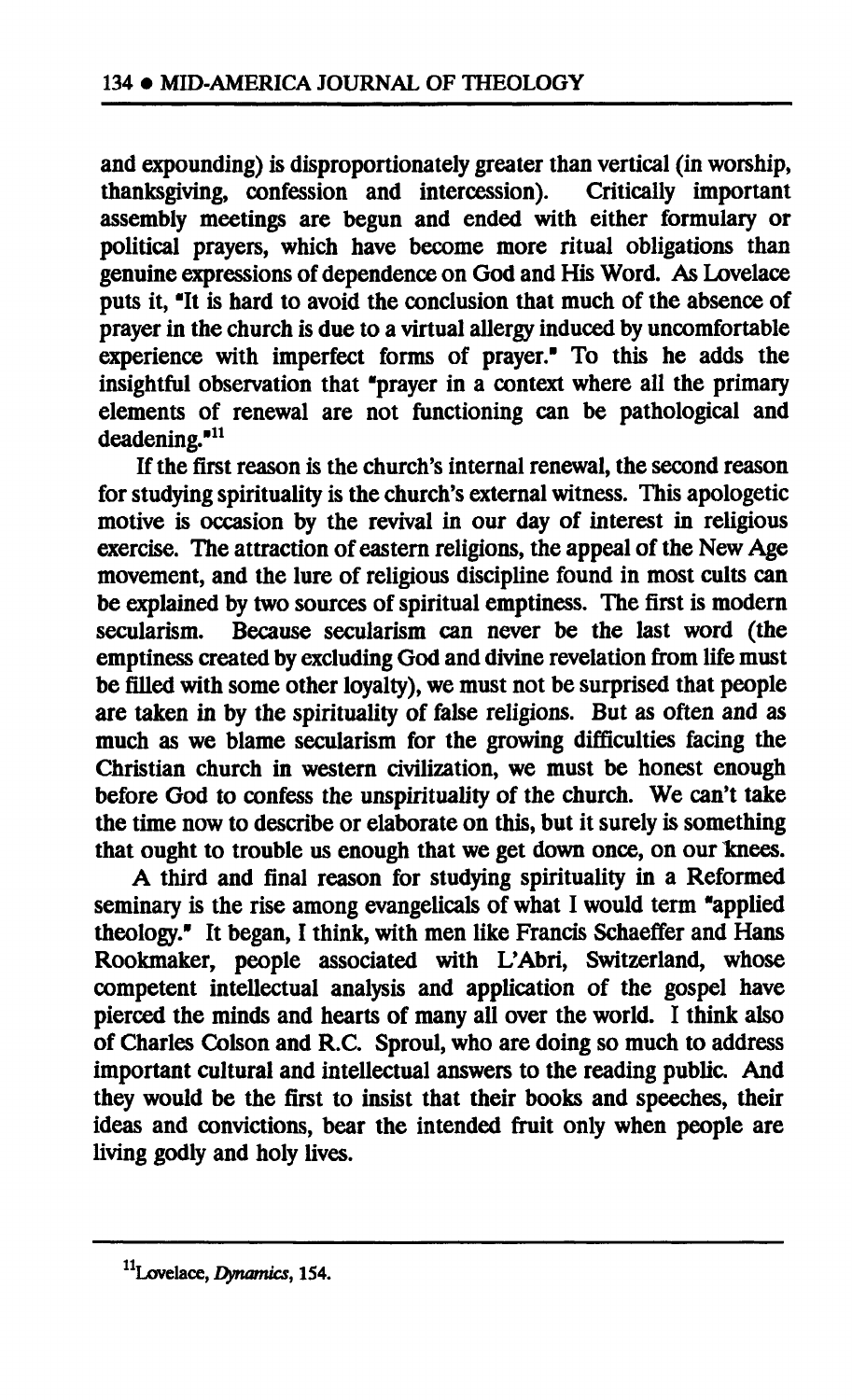**This kind of applied theology is not new for us who are familiar with towering intellectual figures in our history like John Calvin, Abraham Kuyper, J. Gresham Machen, Cornelius Van Til, and Klaas Schilder.** 

**And yet, it's worth noting that after commending the efforts of Dutch Kuyperians for intellectual integration, Richard Lovelace observes that Kuyper's successors "have been hampered by an incipient aversion to Christian experience, the effect of the reaction in Dutch Christianity against the excesses of Dutch Puritanism. This may explain why the movement has so far failed to have the impact and the growth associated with intellectual leaders in the awakening tradition... .But where something approaching this emphasis has been reinforced with dynamics of renewal such as prayer and community, as in the L'Abri Fellowship of Dr. Francis Schaeffer, a remarkable moving of the Holy Spirit has been visible. . . .It is not hard to imagine what a powerful intellectual force would be released in Western culture** *if the Reformed orthodox community and other confessional parties among the churches would recover the dynamics of renewal which characterized the earlier awakenings.<sup>1112</sup>*

## **3.** *The Place of Spirituality in the Theological Curriculum*

*In* **an article published in the** *Mid-America Journal of Theology* **in 1985, we pleaded for the teaching of what we called "Christian ascetics." "Ascetics" deals with the exercise of godliness that the apostle Paul encourages and urges upon Timothy.** 

**In a** *Reformed* **seminary, the most appropriate encyclopedic or curricular location is ethics. We're not denying that Christian spirituality has a biblical foundation, an historical dimension or ministerial purpose. But within doctrinal studies, which aim at the synthesis of biblical truth along the church's confessional lines, lies ethics, which consists of reflection upon human responsibility toward God and neighbor. We've argued elsewhere the need for the theological study of prayer, fasting, meditation, self-examination within "Christian ascetics" as a component of ethics.** 

**"Christian spirituality" should be treated within ethics for the following reasons.** 

**First of all, we would place it within ethics in order to acknowledge that the exercises of Christian piety fall under the** *norm* **of God's Word.** 

**<sup>12</sup>Lovelace,** *Dynamics,* **181-182.**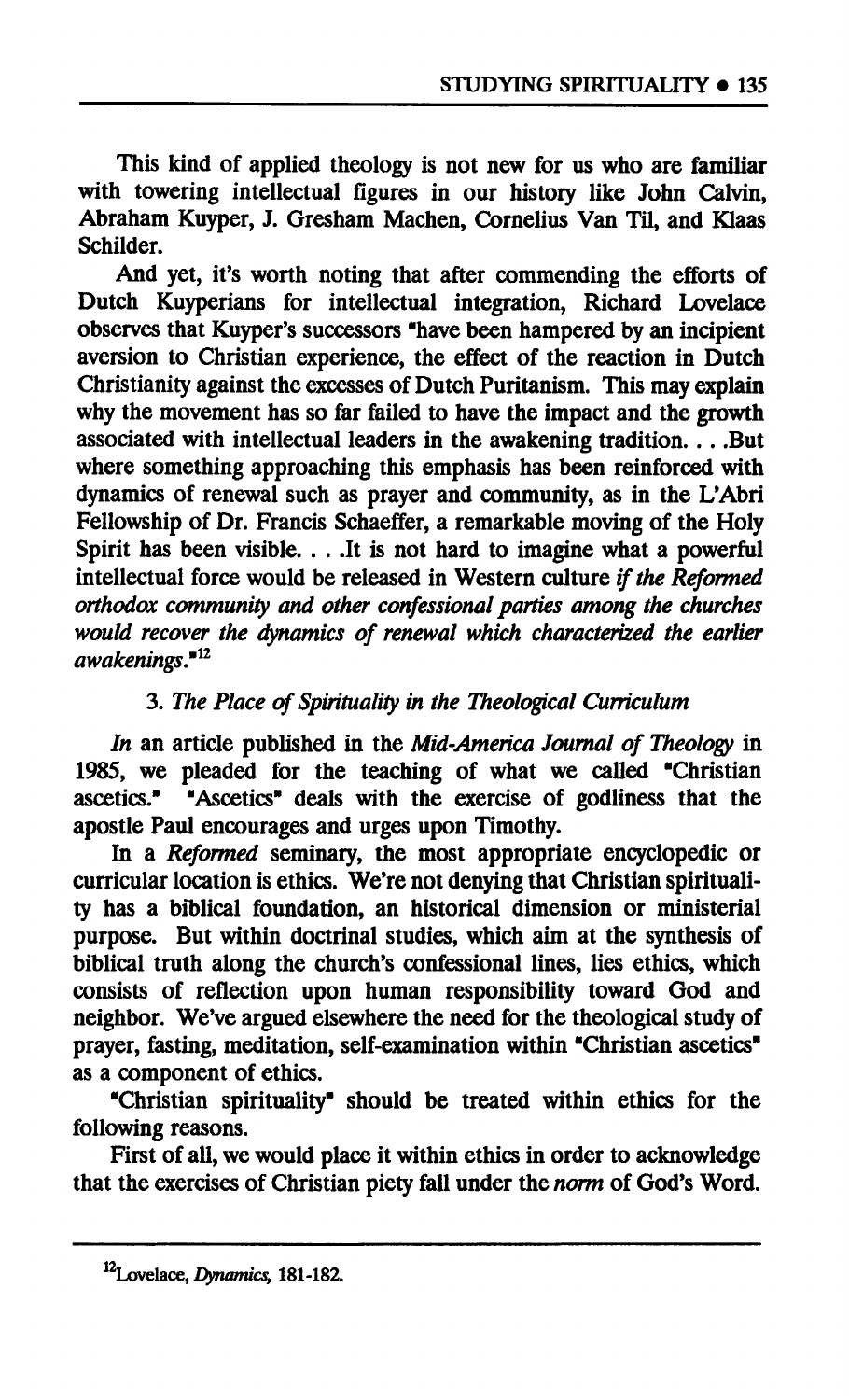**Reformed theology can make a contribution here. For today many believe that piety and spirituality are spontaneous eruptions rather than standardized exercises. Spontaneous spirituality is thought to lie beyond the pale of the norm, beyond dissection, reflection and evaluation. In fact, many believe that it is precisely the intellectual analysis of spiritual exercises that dampens, stifles and finally destroys vibrant spirituality. For many people, discussing prayer in a seminary classroom—let alone carefully instructing the congregation in God-pleasing praying—takes the fun out of it.** 

**The** *Heidelberg Catechism* **tips us off: "Why do Christians need to pray? Because prayer is the most important part of the thankfulness God** *requires* **of us. And also because God gives his grace and Holy Spirit only to those who pray continually and groan inwardly, asking God for these gifts and thanking him for them" (QA 116; emphasis added). Listen to the normative tone of Question 117: "How does God want us to pray so that He will listen to us?" And Question 118: "What did God** *command* **us to pray for?" Or Question 120: "Why did Christ** *command* **us to call God, Our Father'?"** 

*How* **we pray is a matter of right and wrong. And thus, we would argue that the curricular place for a Reformed seminary to treat exercises of spirituality like prayer is in courses dealing with Christian ethics.** 

**Secondly, all of this reminds us that piety, spirituality, worship, even life itself, is penultimate—that these envision consequences, these are**  The goal of piety is not the experience itself. The **experience always aims at another, more important goal. Because it falls under the norm, it can be assigned a function, it can be evaluated in its attainment of that function; words like "right" and "wrong," "good" and "bad" may be used to describe these exercises and their goals. Also motives, consequences, and results come under scrutiny.** 

### **4.** *The Structure of Spirituality for Pilgrims*

**Finally, we wish to conclude with some pastoral remarks to seminarians who wish to join us as a faculty in studying spirituality in a Reformed seminary. These remarks can best be framed in terms of the structure of spirituality for pilgrims.** 

**It is the** *Canons of Dort* **that tip us off to this structure: "Hence spring forth the daily sins of infirmity, and blemishes cleave even to the best works of the saints. These are to them a perpetual reason to humiliate themselves before God and to flee for refuge to Christ crucified; to mortify the flesh more and more** *by the spirit of prayer and*